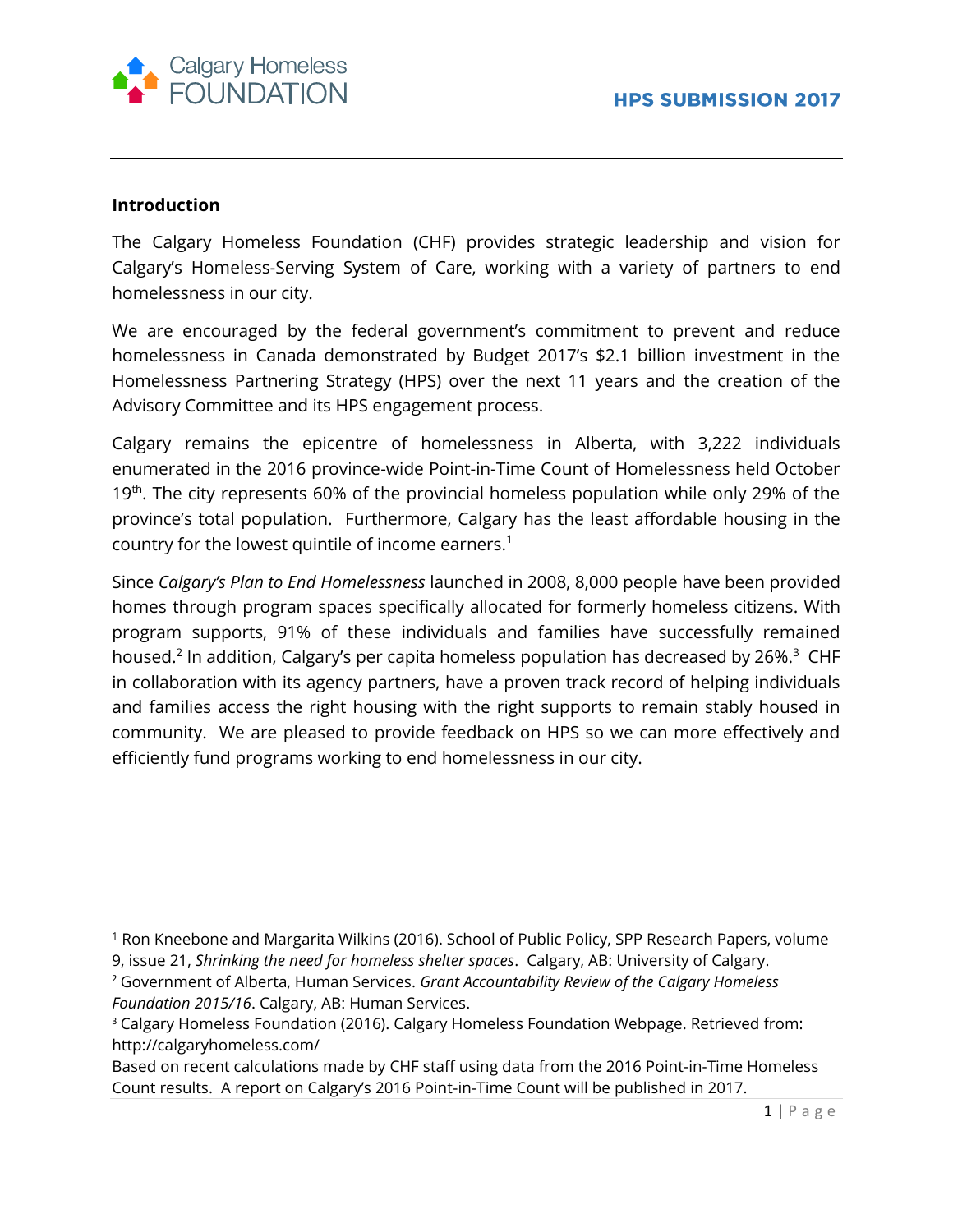

 $\overline{\phantom{a}}$ 

# **1. An expanded HPS should:**

# **1.1 Make federal and provincial homelessness funding co-ordinated, consistent and transparent.**

Better alignment between federal and provincial funding would lessen the administrative burden and improve outcomes for vulnerable populations. Some areas for improved alignment include:

- a) Align and match program and capital funding between different levels and ministries of government to ensure no funding gaps and shared outcomes are achieved.
- b) Agree upon shared outcomes and evaluative measures for provincial and federal homelessness funding. This includes developing shared definitions, such as for chronic and episodic homelessness for prioritization purposes (Table 1).

#### **Table 1: Different definitions of homelessness chronic and episodic homelessness**

|              | <b>Government of Alberta<sup>4</sup></b> | <b>Government of Canada<sup>5</sup></b> |
|--------------|------------------------------------------|-----------------------------------------|
| Chronic      | Those who have either been               | This term refers to individuals, often  |
| homelessness | continuously homeless for a              | with disabling conditions (e.g.         |
|              | year or more, or have had at             | chronic physical or mental illness,     |
|              | least four episodes of                   | substance abuse problems), who are      |
|              | homelessness in the past                 | currently homeless and have been        |
|              | three years. In order to be              | homeless for six months or more         |
|              | considered chronically                   | in the past year (i.e. have spent       |
|              | homeless, a person must have             | more than 180 nights in a shelter or    |
|              | been sleeping in a place not             | place not fit for human habitation).    |
|              | meant for human habitation               |                                         |
|              | (e.g., living on the streets)            |                                         |
|              | and/or in an emergency                   |                                         |
|              | homeless shelter.                        |                                         |

<sup>4</sup> Government of Alberta, Human Services. (2012). *Definitions of Homelessness*. Available from: <http://www.humanservices.alberta.ca/homelessness/14630.html>

<sup>5</sup> Government of Canada, Employment and Social Development Canada. (2014). *Types of Supports.* Available from: [https://www.canada.ca/en/employment-social-development/programs/communities/homelessness/housing](https://www.canada.ca/en/employment-social-development/programs/communities/homelessness/housing-first/supports.html)[first/supports.html](https://www.canada.ca/en/employment-social-development/programs/communities/homelessness/housing-first/supports.html)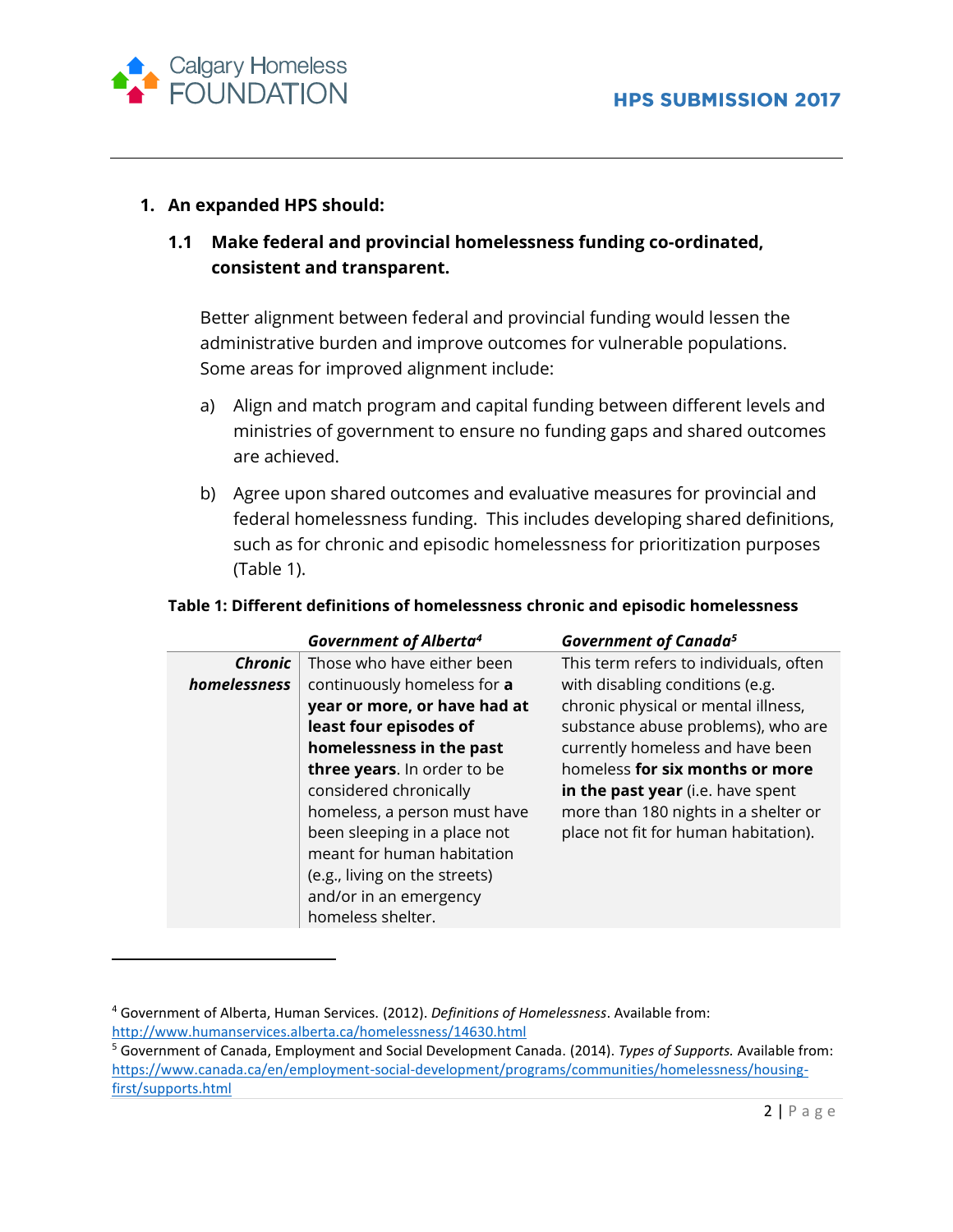

| <b>Episodic</b><br>homelessness | A person who is homeless for<br>less than a year and has fewer<br>than four episodes of<br>homelessness in the past three<br>years. | This term refers to individuals, often<br>with disabling conditions, who are<br>currently homeless and have<br>experienced three or more<br>episodes of homelessness in the<br>past year (of note, episodes are<br>defined as periods when a person<br>would be in a shelter or place not fit<br>for human habitation for a certain<br>period, and after at least 30 days,<br>would be back in the shelter or<br>place). |
|---------------------------------|-------------------------------------------------------------------------------------------------------------------------------------|--------------------------------------------------------------------------------------------------------------------------------------------------------------------------------------------------------------------------------------------------------------------------------------------------------------------------------------------------------------------------------------------------------------------------|

- c) Align and simplify federal and provincial reporting requirements for homelessness funding. This includes alignment on the frequency of reporting, simplified accountability processes, shared performance reviews, and use of common reporting forms and tools.
- d) The above options would help in the existing context. Another option would be to streamline funding by transferring all administrative responsibilities to the provincial governments so responses to homelessness could be tailored more effectively and efficiently to the local context.

# **1.2 Align HPS fund administration structures to the development/ organizational life stage of a community.**

Fund administration must include the development of appropriate accountability measures in order to ensure performance outcomes are being met. Jurisdictions, municipalities or communities at the nascent stages of homelessness planning and coordination will have a different level of fund administration expertise. Currently, administrative structures such as Community Advisory Boards (CAB) or Community Plans are used to administer HPS funds and act as accountability mechanisms. For communities with existing plans and collaborative organizational structures to disseminate funding, accessing HPS funds through CABs or community plans is administratively burdensome, and often a duplication of effort. Calgary is one such community. CHF as the system planner for the homeless-serving system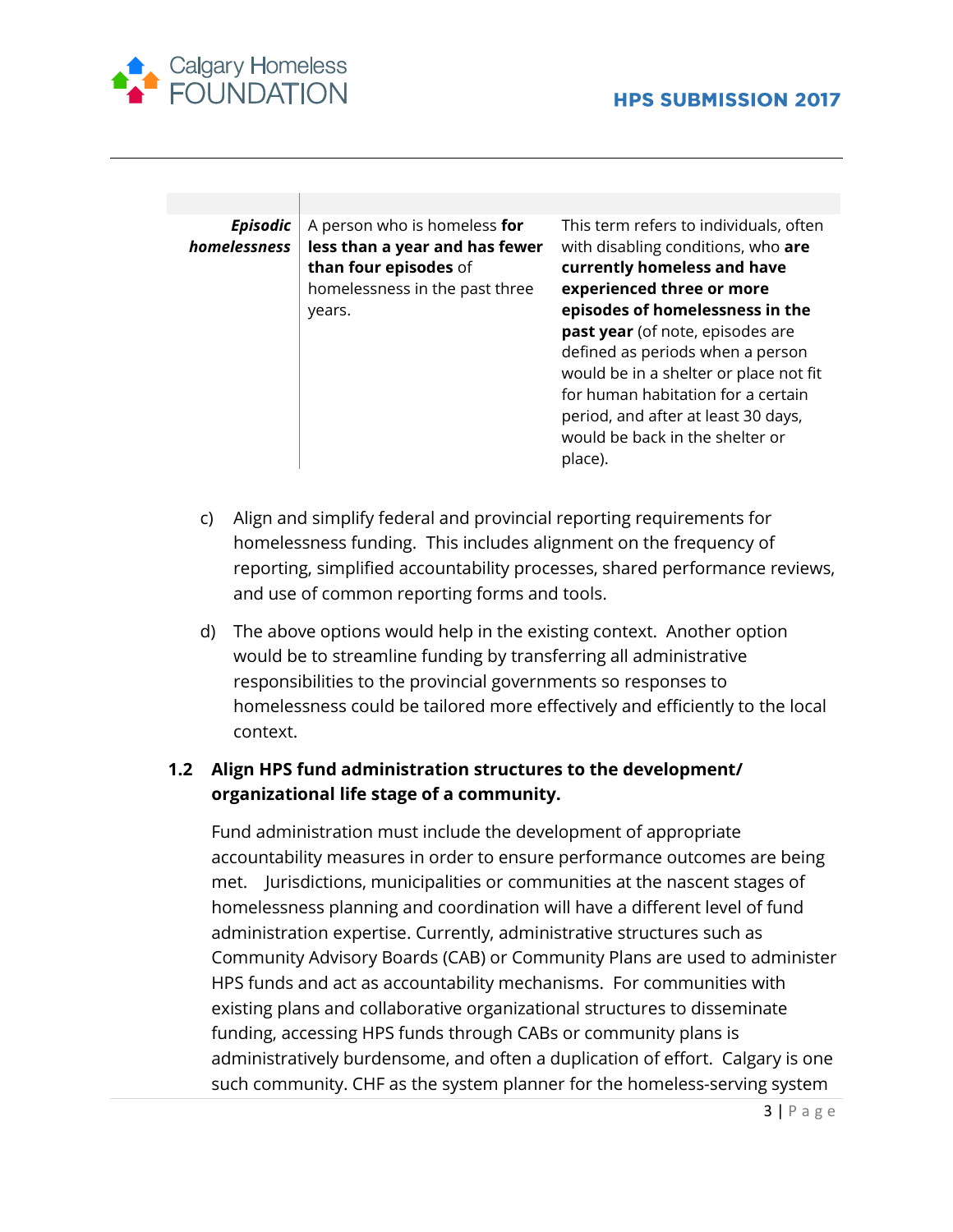

of care applies an outcomes based approach to funding decisions. Accordingly, and in consultation with community, CHF develops performance indicators against which we measure performance of funded programs. We track performance through our Homelessness Management Information System (HMIS) and engage in ongoing research to support program evaluation. By being less prescriptive and adopting an outcomes based approach, HPS funds could be used more flexibly to target funds according to needs and gaps as identified by local data. Communities such as ours could be held accountable via community supported measurable performance outcomes, such as the number of people exiting homelessness and experiencing housing stability.

*We recommend that administration of HPS funding allow for greater flexibility and adaptation to the local community context.*

# **1.3 Increase resources, including staffing, for the Homeless Individuals and Families Information System.**

The Homeless Individuals and Families Information System (HIFIS) is an electronic records management system that supports the goal of ending homelessness across Canada. This federally-administered system is now operating in more than 100 communities. We support the idea of increased staffing levels for HIFIS and believe that this would expedite its expansion to more communities. HIFIS provides better data to both the federal government and to communities, making it a win-win proposition.

# **2. CHF data supports the efficacy of the housing first approach to stably house people experiencing homelessness and reduce public systems usage, when properly resourced and implemented.**

A Housing First philosophy is embedded at the core of Calgary's efforts to end homelessness. Our emphasis on providing affordable housing with supports to individuals and families trapped in homelessness has ensured that even as the city experienced unprecedented population increases, homelessness did not rise; in fact, and as previously noted, it decreased on a per capita basis by 26%.

The Housing First philosophy prioritizes housing as peoples' primary need. Other barriers, illnesses or challenges can be addressed once a person has been housed and the chaos of homelessness has been eliminated from a person's life. We fund programs who model Housing First as an intervention type by placing people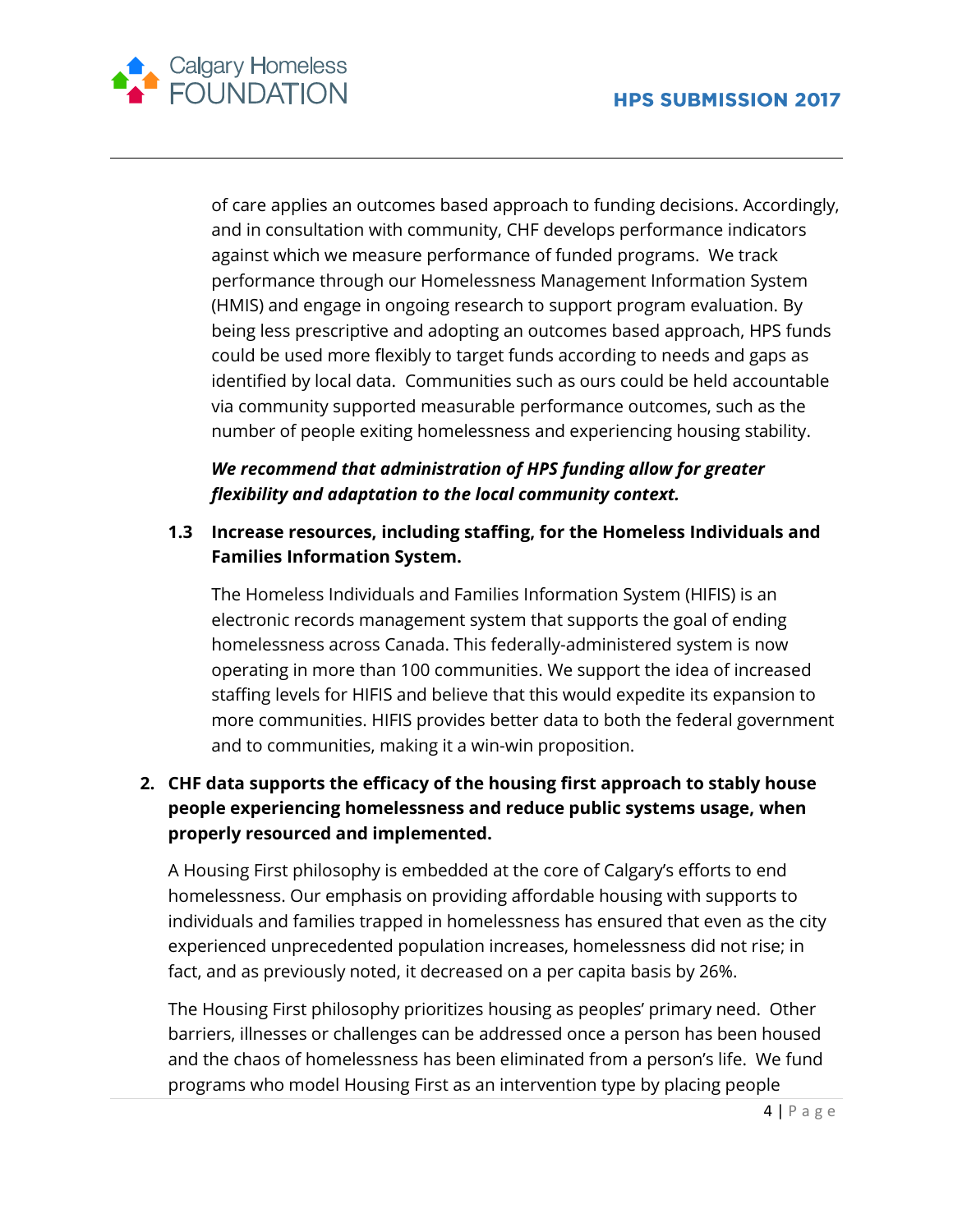

 $\overline{a}$ 

experiencing homelessness directly into permanent housing without the requirement of a transition period of sobriety or abstinence. Individualized case managed support services are offered, but not mandatory (although most programs work toward the goal of working with clients to determine and provide the support needed for housing stability).

*Housing first does not mean housing only, and for vulnerable populations, support services are needed for people to remain housed.* The results reported below are based on the performance of CHF funded housing programs who ascribe to the housing first approach. Between April 1, 2015 and March 31, 2016, CHF data demonstrated that 91% of people participating in a CHF-funded housing first program remained stably housed and reduced public systems usage on average, by 70%.<sup>6</sup> This demonstrates the efficacy of housing first when resourced adequately to ensure proper implementation. A community is resourced for housing first effectiveness when it has access to sufficient affordable housing stock *and* the adequate funding and partnerships to deliver necessary support services. CHF has ensured housing first fidelity by: contractually monitoring and evaluating programs; creating a program accreditation process; and providing various avenues of training such as a certificate program in partnership with the University of Calgary and workshops for partner agencies**.** 

# **3. Reducing poverty is an effective approach to homelessness prevention.**

CHF believes that one way to prevent homelessness is to reduce poverty, and we look forward to recommendations that will soon be made by the advisory committee for a national poverty strategy. We have already submitted recommendations of our own as part of that process (refer to Appendix 2). Specifically, CHF has recommended that Canada's federal government: double the Working Income Tax Benefit; enhance Employment Insurance coverage; develop public and non-profit child care services available to all families; and do all of the above in partnership with First Nations, Inuit, and Métis peoples

<sup>6</sup> Government of Alberta, Human Services. *Grant Accountability Review of the Calgary Homeless Foundation 2015/16*. Calgary, AB: Human Services. Refer to Appendix 1 for more detail.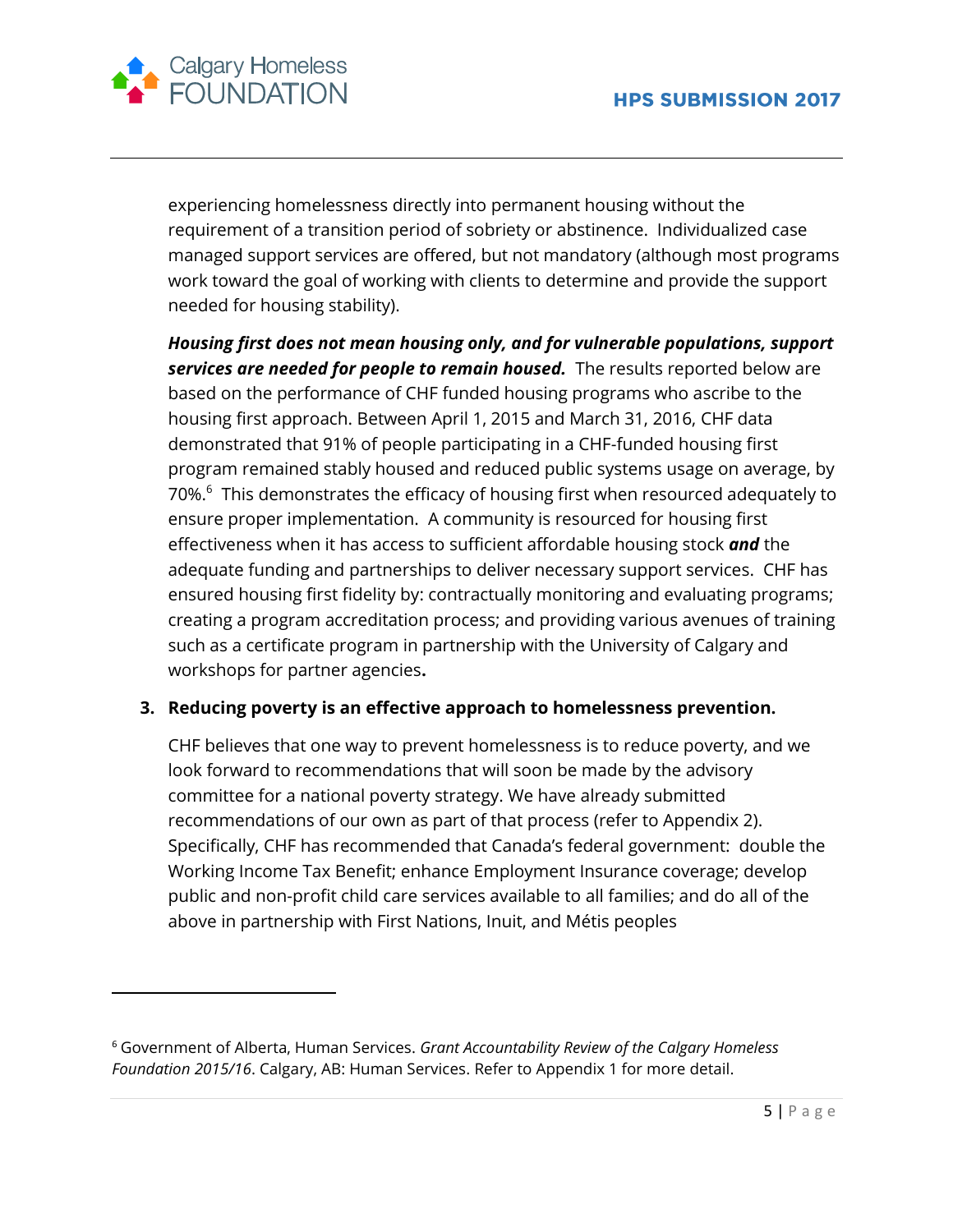

**4.** As the System Planner, CHF has the big picture view of Calgary's Homeless-Serving System of Care and we mobilize best practices in funding, education, program delivery measurements and advocate for policy advancements to support vulnerable Calgarians. **A number of promising practices have had a significant impact on improving housing stability for people experiencing homelessness in Calgary. These include:**

#### **a. Coordinating Access and Assessment**

Calgary's community-based triage and assessment system has streamlined program entry and prioritization, allowing for resources to be dedicated to the most vulnerable. Decisions are transparently and collectively made, further ensuring that proper resources are allocated where they are needed most.

#### **b. Providing Training and Accreditation**

Investment in training, professionalizing standards of practice and sharing best practices has been key to ensuring a high standard of care and dissemination of new ideas and methods. CHF partners with the University of Calgary to offer a certificate program titled "Working with Homeless Populations" for agencies' frontline staff. CHF also supports an accreditation process for programs which reinforce philosophical approaches and best practices. Lastly, Communities of Learning are facilitated by CHF to share learnings and collectively address issues across the sector.

# **c. Participation in the Recovery Task Force**

Calgary Recovery Services Task Force is a committee of individuals from homeless-serving agencies, government, and interested stakeholders who have come together to consider ways of collaboratively responding to the complex health, housing, and supports needed for homeless individuals in Calgary. The Task Force also included systems representatives such as Alberta Health Services, Human Services, CHF, and members of government. This wide-ranging collaboration empowered the Task Force to take a strategic look at not only the current provision of services, but more effective ways to work together in order to better serve the most vulnerable. Seven recommendations, detailed in the Task Force Final Report, are being implemented over the next two years.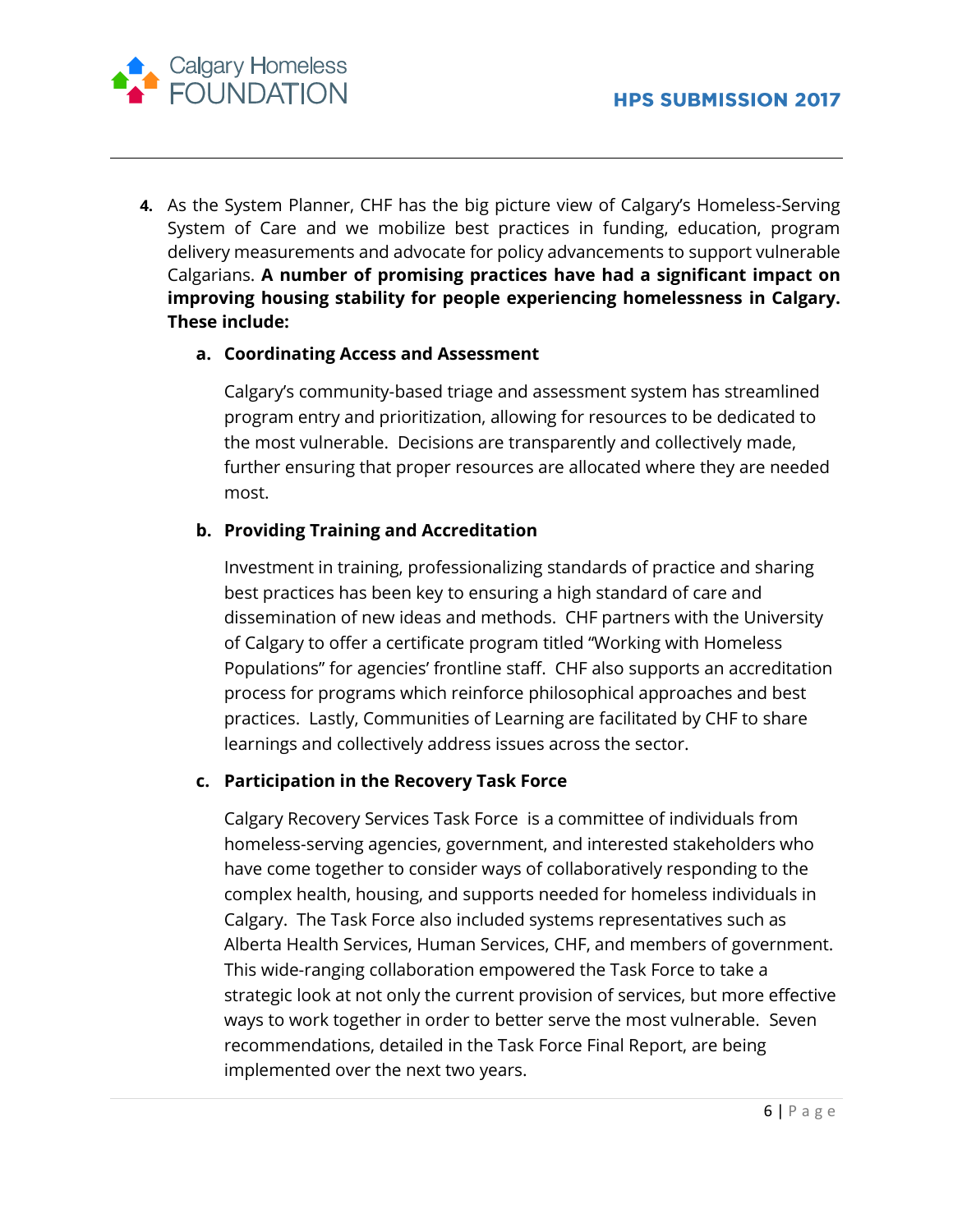

# **d. Membership in Collectives with Aligned Missions**

CHF is a member of other collectives with aligned missions such as: Calgary's Community Housing Affordability Collective (CHAC), Vibrant Communities Calgary's Social Policy Collaborative and the Calgary Coalition for Supervised Consumption. These collective organizations are working together to advance non-market housing; develop a social policy agenda to reduce poverty; and identify the need for Supervised Consumption Services in Calgary, respectively.

# **e. Empowering the Client Action Committee**

The Client Action Committee (CAC) is a group of persons with lived experience of homelessness, convened by the Calgary Homeless Foundation (CHF). The group helps conduct research and inform policy and practice at CHF, and undertake their own projects, such as the creation of a Homeless Charter of Rights for Calgary. They are empowered to exercise their voice and influence their peers to respond to policies that impact their livelihoods.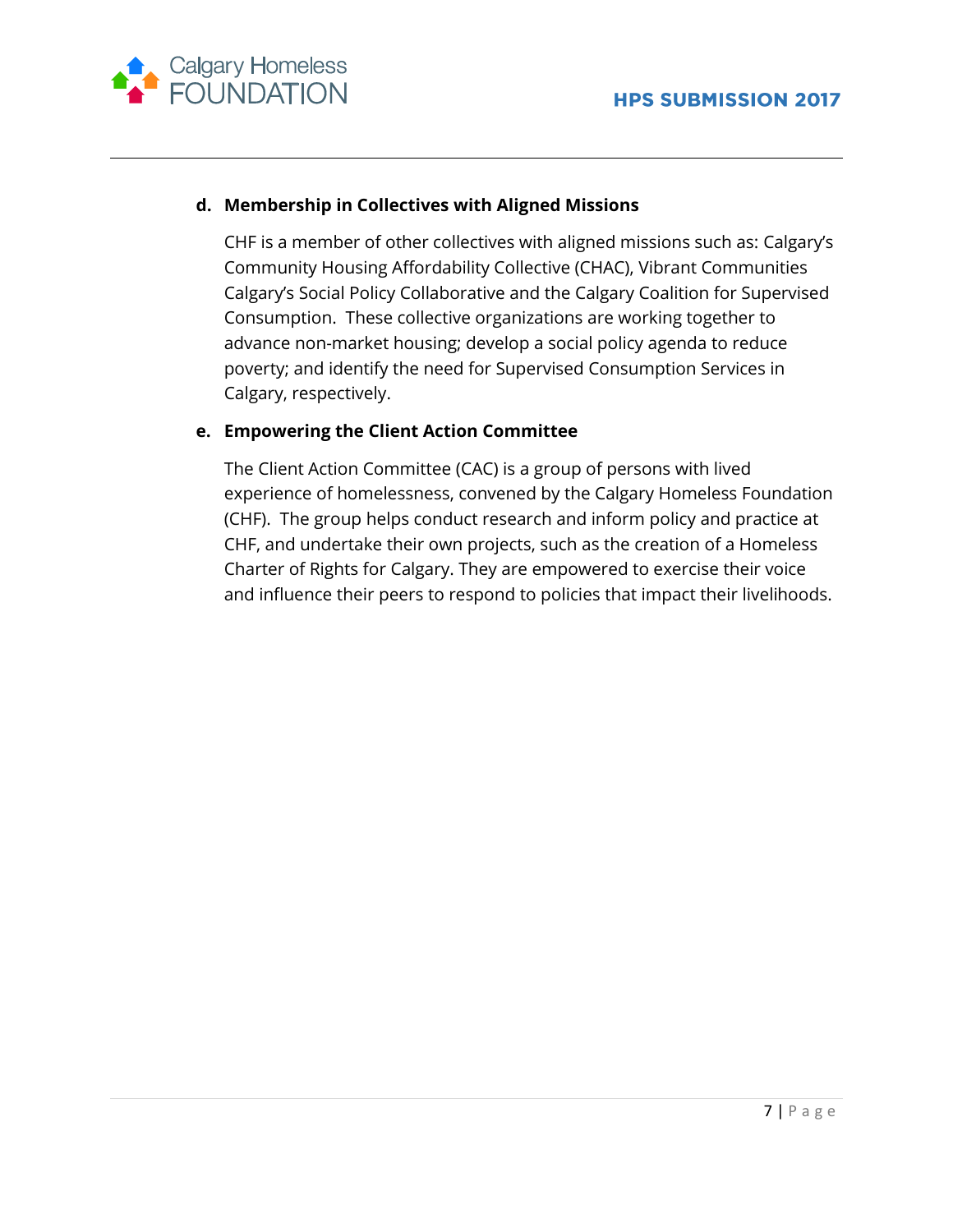

 $\overline{\phantom{a}}$ 

#### **Appendix 1: Performance of CHF housing programs, 2015/2016**

| Indicators <sup>7</sup>                                                         | 2015/16 CHF Results  |
|---------------------------------------------------------------------------------|----------------------|
| Annual retention rate (total caseload in year – negative exits in year)/        | 91% (April 1, 2015 - |
| (total caseload in year)                                                        | March 31, 2016)      |
| Comparison of <i>interactions with EMS</i> in 12 months prior to housing and    | Reduction: 67%       |
| post-housing                                                                    |                      |
| Comparison of <b>Emergency Room visits</b> in 12 months prior to housing and    | Reduction: 62%       |
| post-housing                                                                    |                      |
| Comparison of <b>Days in hospital</b> in 12 months prior to housing and post-   | Reduction: 71%       |
| housing                                                                         |                      |
| Comparison of <i>Interactions with police</i> in 12 months prior to housing and | Reduction: 72%       |
| post-housing                                                                    |                      |
| Comparison of <b>Days in jail</b> in 12 months prior to housing and post-       | Reduction: 84%       |
| housing                                                                         |                      |
| Comparison of Court appearances in 12 months prior to housing and               | Reduction: 59%       |
| post-housing                                                                    |                      |

Note: The above indicators were reported in the Government of Alberta, Human Services' Grant Accountability Review of the Calgary Homeless Foundation 2015/16.

<sup>7</sup> Government of Alberta, Human Services. *Grant Accountability Review of the Calgary Homeless Foundation 2015/16*. Calgary, AB: Human Services.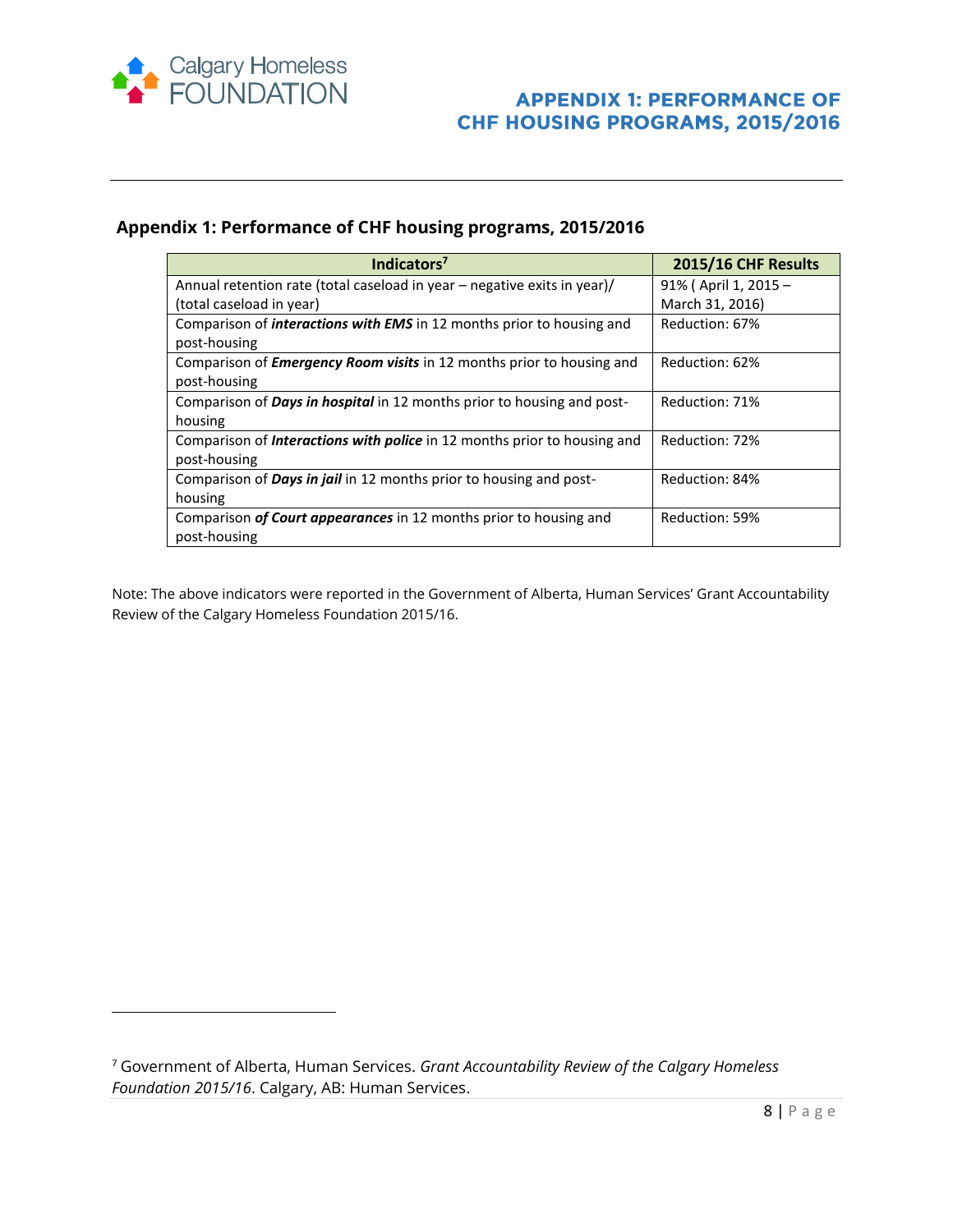

#### **Appendix 2: CHF's Submission on the Canadian Poverty Reduction Strategy**

Submitted June 2, 2017

#### **Introduction**

The Calgary Homeless Foundation (CHF) supports the federal government's development of a Canadian Poverty Reduction Strategy. We eagerly anticipate a Strategy that reflects the need to ensure all Canadians, especially those most vulnerable, have access to the supports and services that will improve their economic well-being.

While poverty is not always about homelessness, homelessness is always about poverty. Calgary remains the epicentre of homelessness in Alberta, with 3,222 individuals enumerated in the 2016 province-wide Point-in-Time Count of Homelessness held in October. The city represents 60% of the provincial homeless population, but just 29% of the province's total population. As a community, *Calgary's Plan to End Homelessness (2015),*  identifies 15,600 Calgarian households in extreme core housing need. These households spend over 50% of their income on shelter and have incomes less than \$20,000 per year, placing them at high risk of homelessness.

Success for our community as identified by *Calgary's Plan to End Homelessness*, means:

- 100% of those experiencing chronic and episodic homelessness will be housed;
- 35% of households at risk or experiencing transitional homelessness will be stabilized;
- The average length of stay in adult singles emergency shelters will be reduced 60% to 10 days and in family homelessness emergency shelters to 14 days; and
- The total number of people experiencing homelessness enumerated in the Homeless Point-In-Time Count will be reduced by 70%.

We believe a Canadian Poverty Reduction Strategy can help prevent homelessness and help people exit homelessness.

As the System Planner for Calgary's Homeless-Serving System of Care, CHF is working hard alongside government, service providers and the private sector to advance actions toward the goal of ending homelessness in our city. Given that we have made recommendations to address affordable housing with supports for people experiencing homelessness during the recent National Housing Strategy consultations, the present brief will discuss poverty-related factors that have a major impact on preventing homelessness.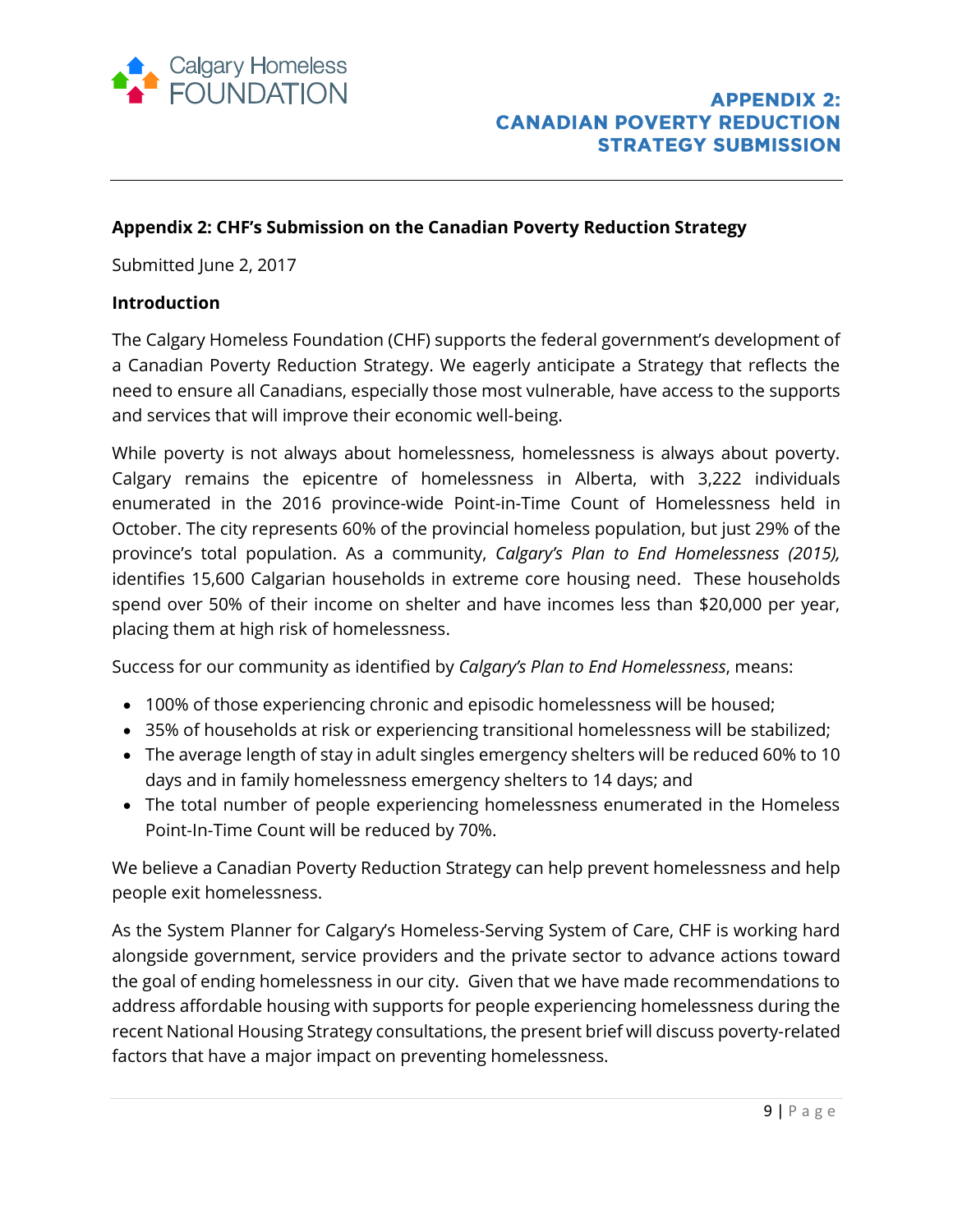

#### **We recommend that the Canadian Poverty Reduction Strategy:**

#### **5. Double the value of the Working Income Tax Benefit.**

The Working Income Tax Benefit (WITB) is a refundable tax credit that makes lowpaying work more attractive to workers. The WITB transfers more money into the hands of low-income households while also increasing labour market participation. In June 2016, the federal government announced a \$250 million increase to the WITB. While this is a positive step, it is important to note that the increase was designed to offset increased contributions being made by low-income workers in light of the expanded Canada Pension Plan. Additional program expansion is necessary. The 2013 *Income Inequality in Canada: An Overview* report of the Standing Committee on Finance highlighted WITB program expansion and / or modification as a key mechanism to further benefit Canadians and further incent workforce attachment. Advancing this recommendation into action will positively contribute to poverty reduction. Therefore *we call on the federal government to double the WITB program as part of its poverty reduction strategy.<sup>8</sup>*

# **6. Enhance Employment Insurance coverage.**

Employment Insurance (EI) is critical to Canada's social safety net. It can be used to address precarious work and reduce inequality. For example, marginalized groups such as Indigenous people, people with disabilities and LGBTQ people are disproportionately employed in low-wage precarious work. Temporary and part-time workers are unlikely to qualify for EI and benefit rates for precarious workers are often lower. Lowering the entrance requirement to qualify for EI and instituting a minimum benefit level would help level the playing field for these workers.

#### *We recommend for the government to:*

 $\overline{a}$ 

 *Establish a uniform national eligibility requirement of 360 hours for regular benefits, and 300 hours for special benefits; and*

<sup>8</sup> For more information on expanding the WITB, refer to: Gilezeau, R. and Speer, S. (2016). "Progressives and conservatives can both get behind the idea of expanding this key income support program," in *Policy Options*. Retrieved from: [http://policyoptions.irpp.org/magazines/december-](http://policyoptions.irpp.org/magazines/december-2016/the-cross-party-case-for-the-working-income-tax-benefit/)[2016/the-cross-party-case-for-the-working-income-tax-benefit/.](http://policyoptions.irpp.org/magazines/december-2016/the-cross-party-case-for-the-working-income-tax-benefit/)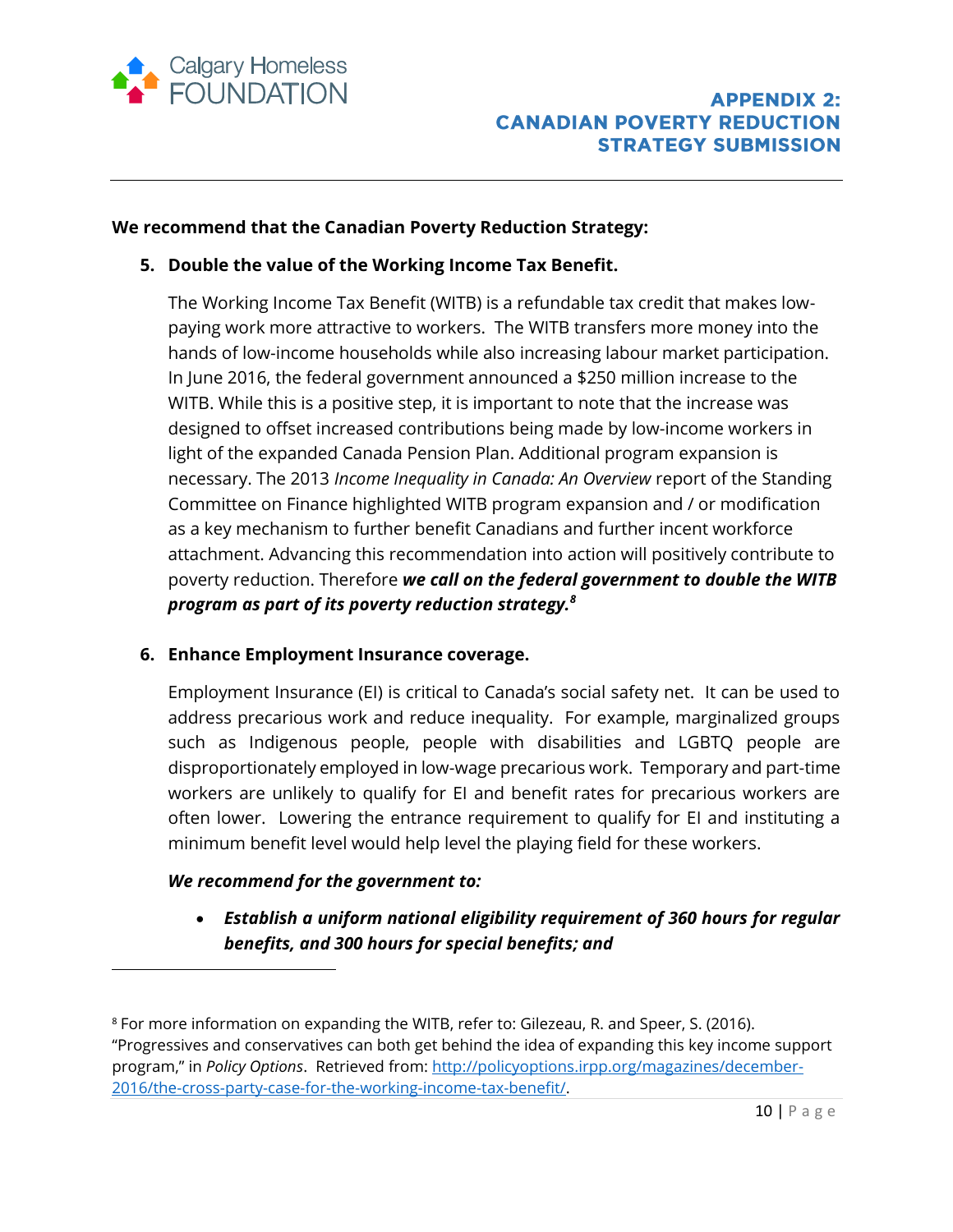

 $\overline{\phantom{a}}$ 

 *Add a low-income supplement so that no regular or special benefits fall below \$300/week.<sup>9</sup>*

# **7. Develop public and non-profit child care services available to all families.**

Investment in Early Childhood Education and Childcare (ECEC), coupled with other family policy improvements, such as enhanced parental leave and income support would help prevent family homelessness. Advocates state that child care provision in Canada is unaffordable, unavailable and inconsistent in quality. ECEC systems tend to be market-driven services with very little public base funding, relying heavily on fees for revenue. Furthermore, specific groups such as infants, children with disabilities, newcomers, rural communities, Indigenous families and parents working part-time nonstandard hours are often left out of ECEC. Universal, high quality, comprehensive care would prevent social, ability-based, cultural and geographic barriers to equitable access.<sup>10</sup>

In addition to helping children and families, child care can also have immediate results on a government's bottom line—indeed, research from Quebec makes clear that a well-funded child care program can pay for itself (i.e., more parents enter the labour force and the taxes they pay increase government revenue more than enough for the government to finance the cost of the child care).<sup>11</sup>

# *We recommend for the government to commit \$600 million to a dedicated and sustained federal funding stream for early childhood education and care. 12*

**8. Be done in partnership with First Nations, Inuit, and Métis peoples.**

<sup>9</sup> For detailed recommendations, refer to the Alternative Federal Budget, 2017, "Employment Insurance" chapter. Canadian Centre for Policy Alternatives (2017). *High Stakes, Clear Choices: Alternative Federal Budget 2017.* Retrieved from: [https://www.policyalternatives.ca/afb2017.](https://www.policyalternatives.ca/afb2017) <sup>10</sup> Canadian Centre for Policy Alternatives (2017). *High Stakes, Clear Choices: Alternative Federal Budget 2017.* Retrieved from:<https://www.policyalternatives.ca/afb2017>

<sup>11</sup> Fortin, P., Godbout, L. and St-Cerny, S. (2012). *Impact of Quebec's Universal Low-Fee Childcare Program on Female Labour Force Participation, Domestic Income, and Government Budgets.* University of Sherbrooke. Retrieved from: [http://www.oise.utoronto.ca/atkinson/UserFiles/File/News/Fortin-](http://www.oise.utoronto.ca/atkinson/UserFiles/File/News/Fortin-Godbout-St_Cerny_eng.pdf)[Godbout-St\\_Cerny\\_eng.pdf](http://www.oise.utoronto.ca/atkinson/UserFiles/File/News/Fortin-Godbout-St_Cerny_eng.pdf).

<sup>&</sup>lt;sup>12</sup> For detailed recommendations, refer to the Alternative Federal Budget, 2017, "Child Care" chapter. Canadian Centre for Policy Alternatives (2017). *High Stakes, Clear Choices: Alternative Federal Budget 2017.* Retrieved from: [https://www.policyalternatives.ca/afb2017.](https://www.policyalternatives.ca/afb2017)